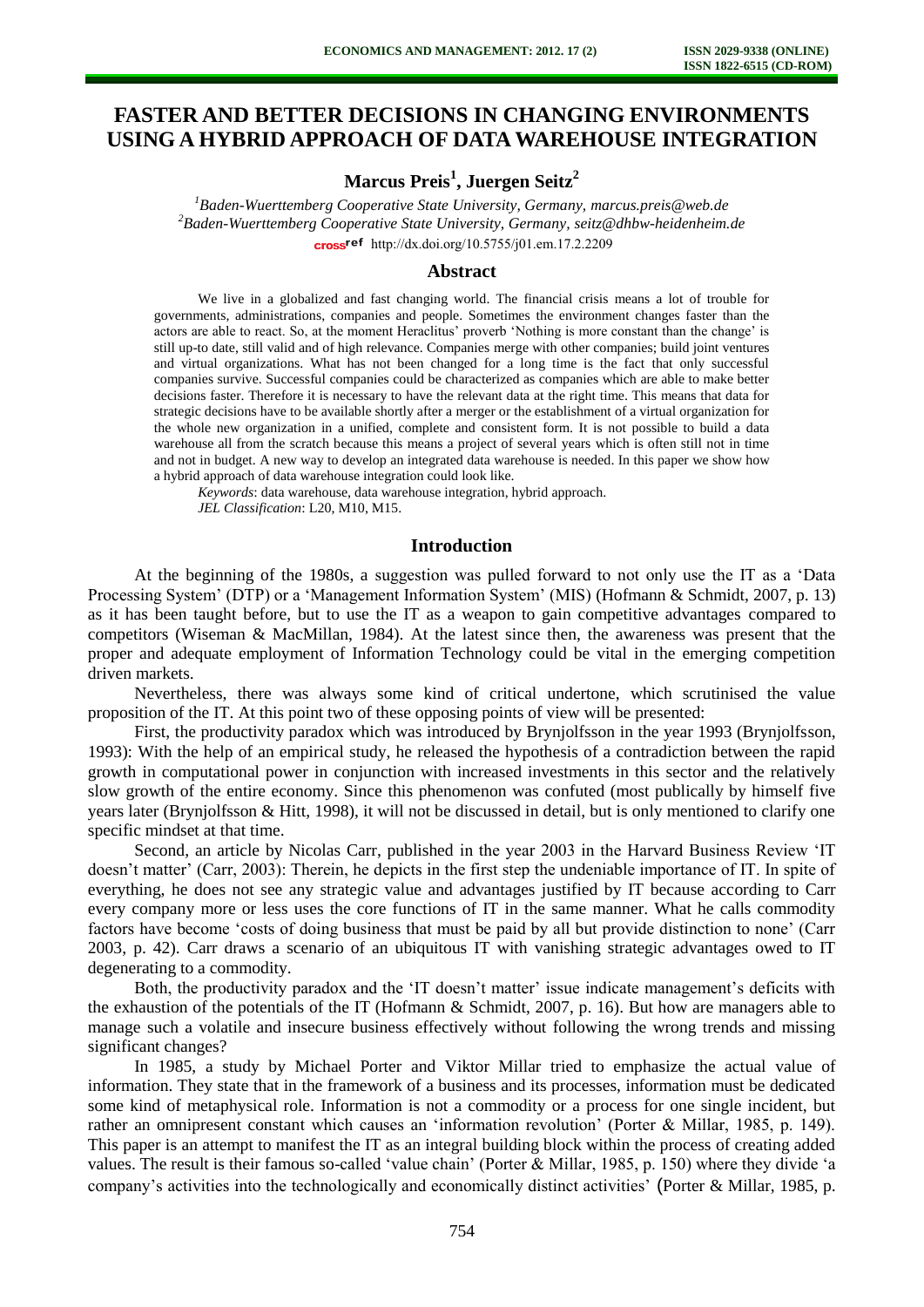150) to perform its business. They further proposed nine distinct categories for assigning these value activities. But none of these categories was IT: 'Information technology is permeating the value chain at every point, transforming the way, value activities are performed and the nature of the linkages among them' (Porter & Millar, 1985, p. 151). This approach can be seen as highly subtle and ahead of the times because gradually the general perception of the IT changes and gradually managers start to think different.

Now the question arises which are the current or future trends in the field of IT. The following section will make a differenciation of these two terms in resprect of the holistic situation of the IT business.

## **Trend or hype?**

What is the difference between trend and a hype? – The factor time. While a hype is temporary matter a trend implies an ongoing paradigm.

An important and comprehensive disclosure about the happenings in the world of IT provides the 'CIO Agenda' by the Gartner research institute. Every year numerous Chief Information Officers (CIOs) are asked to participate in a survey which puts its focus on trends and future developments of enterprises. The aim of this report is to gain a better insight into businesses and to deviate trends in which ways enterprises and the economy are influenced by IT. Having a look at the CIO Agenda 2011 (McDonald & Aron, 2011) there remains no doubt that there is a huge change. The headline itself challenges CIOs to reimagine IT in order to be ready for the path breaking technologies. The most significant finding of this report is that 'over the next four years almost half of all CIOs expect to operate the majority of their applications and infrastructures via cloud technologies' (McDonald & Aron, 2011).

Therefore, a 'creative destruction' will take place, thinking about which IT processes remain unchanged, which IT processes will be slightly changed and which IT processes will be build up from scratch – reimagining so to say (McDonald & Aron, 2011). There will be a great focus on streamlining processes, getting rid of inflated, over-dimensioned solutions to be more business ready. The business impact of an IT department needs to rise urgently. The IT should do it's utmost to not being regarded as a cost pool in the balance sheet or a millstone around the neck of innovation pushers and key users. In contrast, the IT should deliver a solid base for employed systems, be an enabler and facilitator for new technologies and fertilizing changes and enhancements.

Further, business demands of the IT department to be modern and flexible and provide the state of the art of top technologies like mobility or business intelligence. Especially, in the complex domain of business intelligence and data warehousing managers need to pursuit a clear strategy and should also know about possible alternatives because business intelligence projects tend to be huge and expensive.

This paper discusses an approach of data warehouse integration, taking the fast changes of the companies' environments and the demanded reaction rate of decision makers into account.

## **A data warehouse**

Being called 'information warehouse' at that time, the data warehouse concept was developed at the end of the 1970s as an internal project of IBM (Stahlknecht & Hasenkamp, 2005). Nowadays, the term data warehouse (DWH) is used as a synonym. The most popular and well-known definition of a data warehouse was given by the Bill Inmon in the year 1996:

'A data warehouse is a subject-oriented, integrated, time-variant, non-volatile collection of data in support of management's decision-making process' (Inmon 1996). Thus, a data warehouse is characterized by these four distinctive traits:

- **Subject-orientation**: In contrast to a transactional system, the subject-orientation deals with business cases, which means the data warehouse focuses basically on observance objects for managers like turnover or income return.
- **Integration**: The logical data definition (e. g., how the 'return on investment' is defined) and the physical data definition (e. g., number of places after decimal point) have to match.
- **Time-variation**: the information which is stored in a data warehouse usually has a reference to a point in time or a period of time and is regularly kept for several years.
- **Non-volatility**: Once committed to the data warehouse the data cannot be deleted again (persistence).

The term 'business intelligence' (BI) can also be traced back to the year 1996: 'Data analysis, reporting, and query tools can help business users wade through a sea of data to synthesize valuable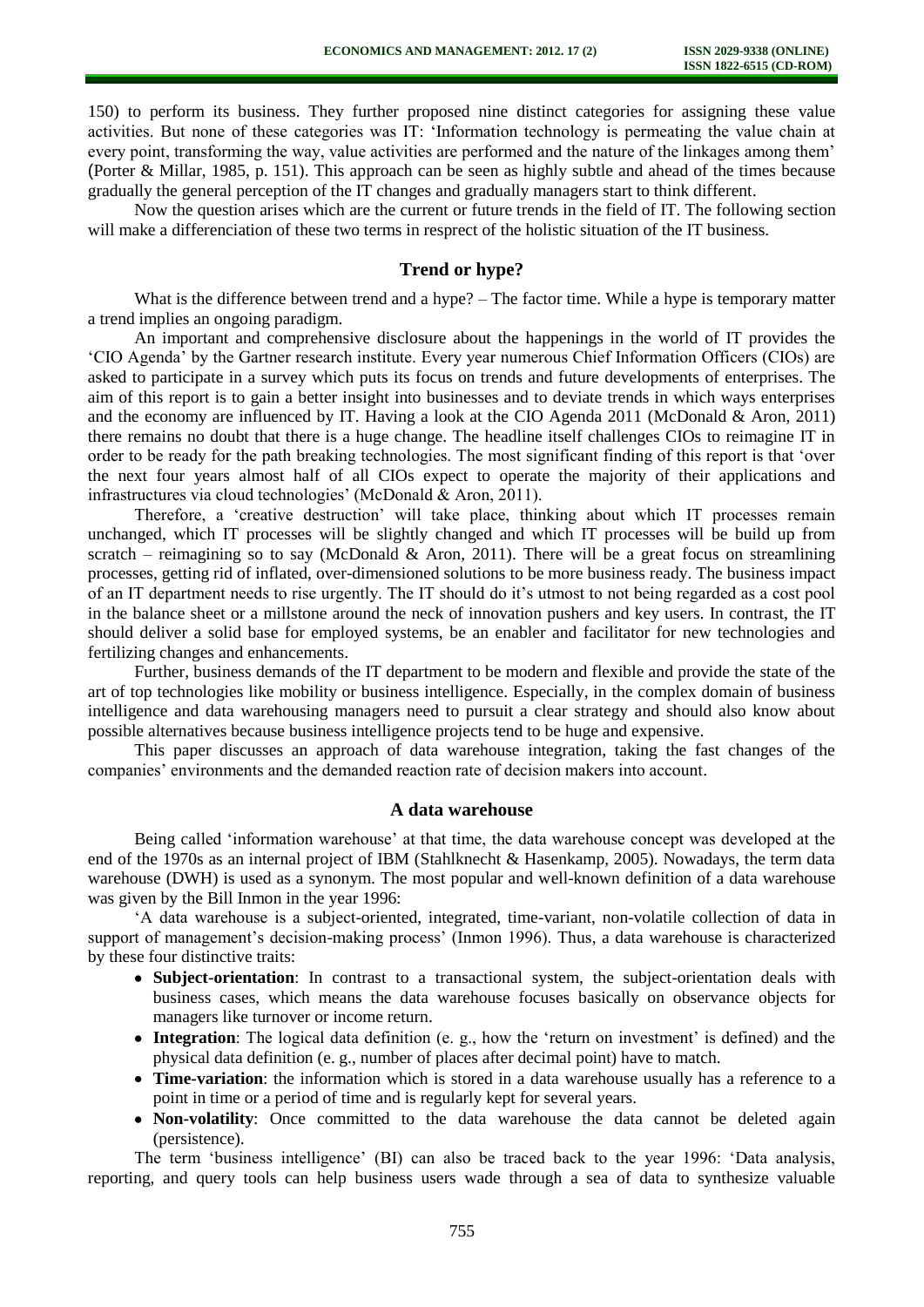information from it – today these tools collectively fall into a category called 'Business Intelligence' (Anandarajan et al., 2004).

In conclusion, both terms have a very strong relationship but 'business intelligence' tends to cover more the frontend and reporting domain whereas 'data warehouse' is more about the underlying data collection, storage and provision. In the literature the combination of both is sometimes called 'analytical information system' (AIS) (Bauer & Günzel, 2008). For obvious reasons of difficult separation SAP for example calls its software solution 'business warehouse' to convey the holistic approach.

## **Data warehouse integration**

Data integration is defined as the meaningful exchange of information between systems that are not originally designed to work together (Seligman *et al.*, 2002). Hence, data warehouse integration can in analogy be defined as the meaningful exchange of information between data warehouses that are not originally designed to work together. There exist two basic concepts for the integration of heterogeneous data sources: on the one hand side the physical integration approach and on the other hand the logical integration approach. Torlone differentiates 'tightly coupled' and 'loosely coupled' integration in this context (Torlone 2008; Torlone 2009).

## **Physical Data warehouse integration**

Physical integration, also named as data migration (Kimball, 2002), is the process of creating a new system from heterogeneous source systems (Schmitt & Saake, 2005). To achieve one global schema it is necessary to migrate all the data from the original source systems to the newly built integrated information system (Berger, 2009). This solution seems remarkably simple because all diversities between the source systems have to be eliminated before the integration. Since queries can be sent to the global system query performance issues are not a matter. Furthermore, difficult drill-across queries are not of interest (Abelló et al., 2002). Hence, the major task of the physical integration is to eliminate all heterogeneities between the source systems, for example in data structures, the data model, the universe of discourse etc., a priori. This process is extremely labor intensive and error-prone (Doan & Halevy, 2005). Nevertheless, physical integration is not applicable in any case. For example in co-operations of companies or virtual organizations the partners will only be willing to share non-confidential data. Furthermore, privacy issues indicate a limit, e. g., in the health sector (Stolba et al., 2007). Kimball found out that the volume of data which is stored in a data warehouse system often causes an unmanageably high complexity of data migration projects (Kimball, 2002).

#### **Logical Data Warehouse Integration**

Logical integration describes the non-physical matching of heterogeneous data sources in order to receive one uniform representation of the underlying data. Such a relationship between the sources is modeled using mappings (Lenzerini, 2002). Since logical integration is in the spotlight of researchers for decades (for surveys, see Seligman *et al.*, 2002 and Doan & Halevy, 2005) a brief outline is provided:

The first noticeable efforts towards the logical integration of data sources were made by the extension of query languages to acquire so-called multi-database query languages (Grant *et al.*, 1993). With the formulation of the query the user is completely responsible for overcoming heterogeneity (Berger, 2009). Later, autonomous data marts are mapped; either complying with the global-as-view (GAV) or the local-asview (LAV) approach (Lenzerini, 2002). Currently, an approach which is called both-as-view (BAV) (Boyd *et al.*, 2004) is in discussion which tries to combine the advantages of the previous two approaches. Several publications (Niemi *et al.*, 2002; Pedersen *et al.*, 2002a; Pedersen *et al.*, 2002b; Pérez *et al.*, 2006; Hümmer *et al.*, 2003; Trujillo *et al.*, 2004) aim on the integration of autonomous data marts without a global schema, using the Extensible Markup Language (XML).

#### **Implications of the modern economy on data warehousing**

In the two previous sections, two approaches of data warehouses integration were introduced. But why should managers even care about those scenarios? In the following two business cases it will be outlined in order to deliver a justification and to draw awareness for the importance of data warehouse integration.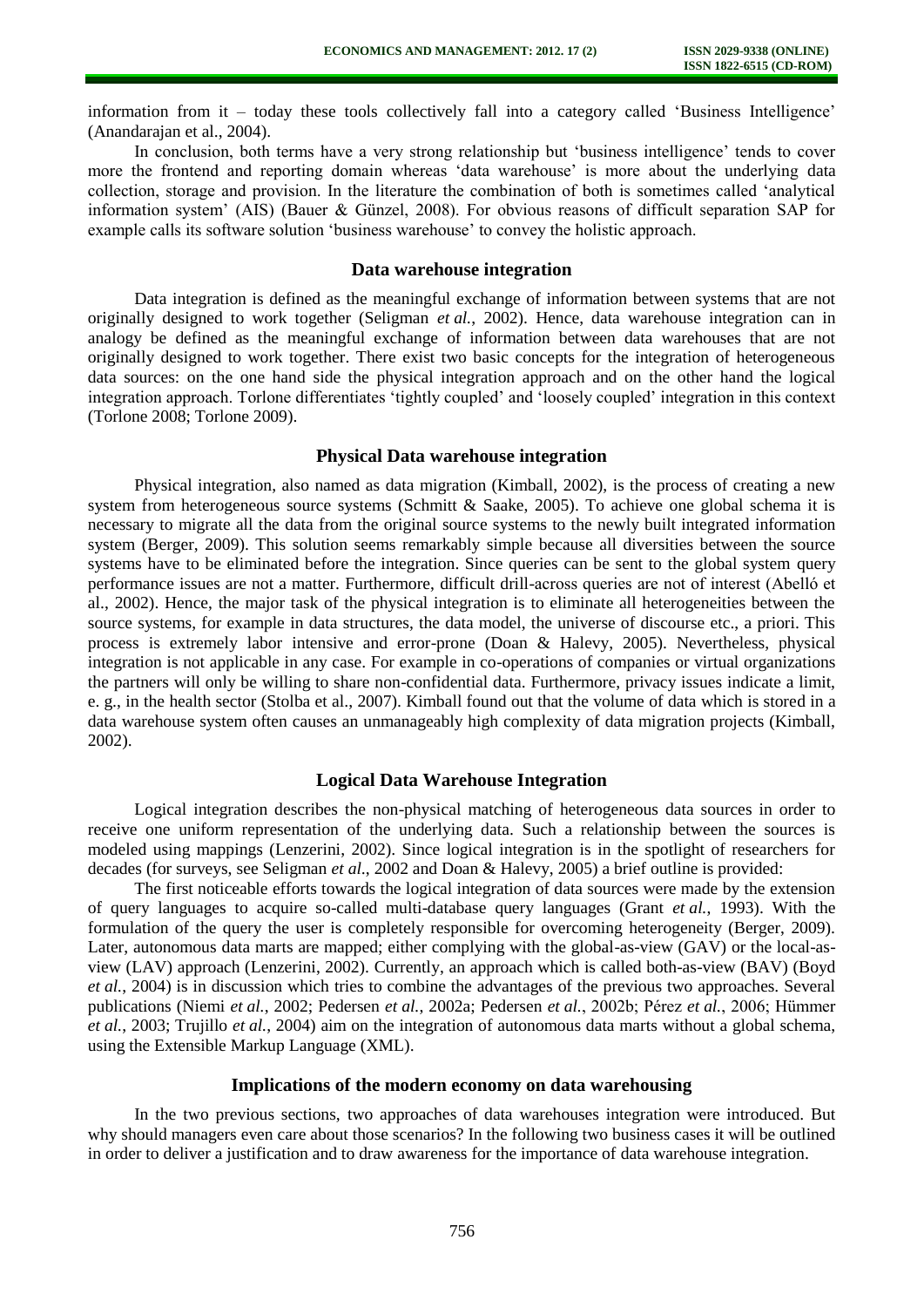First of all the scenario of mergers and acquisitions. 'A recent study from Thomson Reuters and Freeman Consulting Services concludes that the global market for M&A will surge 36 % in 2011 to over US\$3 trillion.'(Kramer, 2011). The reason for M&As is rather simple: Instead of spending huge amounts in R&D a company aims to buy another company which is an evicted specialist in a particular sector. What comes on top is the struggle for patents and protected intellectual property. One could only marvel at the millions and billions of dollars, which are in dispute if big companies like Apple, Google or Samsung argue in court over patent infringement. Hence, the big companies also acquire other companies to receive better patent portfolios as a result. In the year 2010, there have been more than 70 acquisitions related to technology and IT companies conducted by the major industry leaders. As the largest player, Google alone bought out 25 companies in 2010. Oracle made nine deals, spending US\$7.4 billion for Sun Microsystems and \$1 billion for the Art Technology Group. 'The catalysts are growth, technology, cash and the economy' (Kramer, 2011). And the outlook for the future is bright. Those, who survived the crisis look at recovering stock markets and rapid technological progress.

Secondly, the environment of virtual organizations (VO) where two or more parties work together in a rather loosely-coupled framework and only contribute their core competencies (Byrne *et al.*, 1993). IT is in this constellation responsible for the speed and the quality of the information flow and exchange and the coordination of a large variety of tasks (Malone & Rockart, 1993). Arnold *et al.* (1995) present a list of tools for supporting the creation and the running of daily business activities with the aid of a VO. One system among these that is very significant for the underlying article is the so-called 'management information system' which can be understood as a reporting system with a subjacent data warehouse. The crucial point is that the applied IT systems, first and foremost the data warehouse, have to be of overall validity. Only in this way it is guaranteed that all relevant facts from all involved organisations are considered. Mertens & Faisst (1997) demand the IT systems to be flexible and adaptable like a 'plug and play' system to facilitate the response to new processes, systems or even partners. This may be realizable with easy applications which communicate straight forward over standard interfaces but not with data warehouses.

#### **Logical or physical data warehouse integration – an either or decision?**

The previous section showed the demand for effective and most important of all fast integration methods for data warehouses. If a data warehouse in its original meaning serves as a collection of data to support the decision making process valid and well-founded decisions will only be made if all relevant data is taken into consideration. Given the case that two companies merge it is not econmically reasonable to make decisions across the group with information which is related to only a certain part of the group. For this reason data warehouse integration methods and strategies have to be evaluated (Preis & Seitz, 2012). The physical data warehouse integration is, as a total migration project of systems and databases labour-intensive, complex and expensive. There are also certain restrictions like privacy (in the health sector) or confidentiality (in VO situations). Hence, the physical data warehouse integration is not applicable for certain projects or not applicable for the entire scope of the project. The logical data warehouse integration offers a fast integration of additive systems and is therefore very flexible. In the fast changing environment of the internet, it is more open to the demands of the web 2.0.

From a business point of view a hybrid approch of data warehouse integration would be desireable, combining the best of both worlds.

## **The hybrid approach**

The issue of facing heterogeneities in the environment of data warehouses will be in the spotlight of researchers in the near future. In an era of growing data volumes caused by the information age (Web 2.0) and elaborated techniques, e. g., data mining, successful solutions for homogeneous analysis of data and reporting have to be developed. The hybrid approach is not a concept of yesterday but of tomorrow. Even though it may be technically harder to implement, the result is worth to be considered.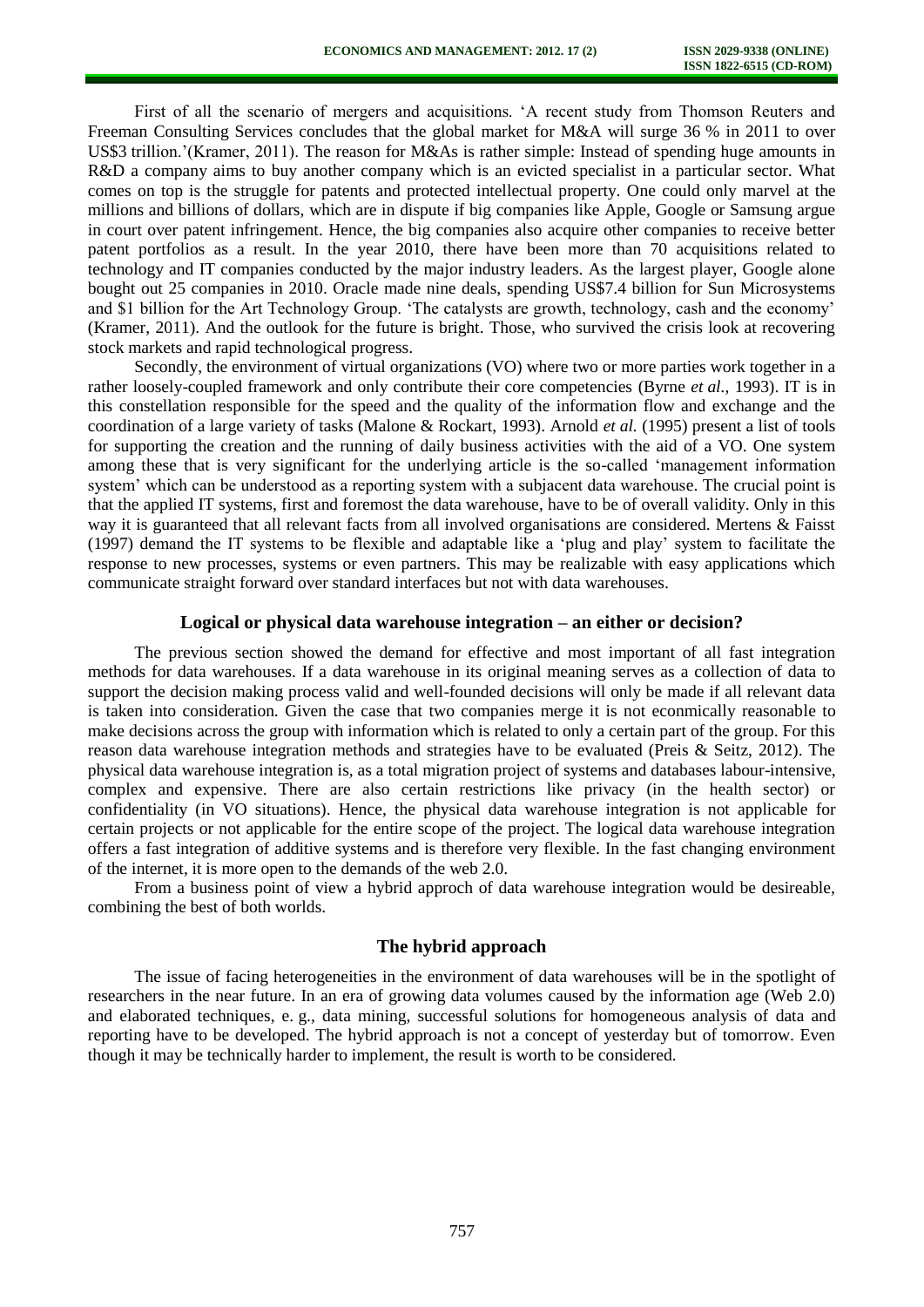

**Figure 1.** Possible architecture framework of the hybrid data warehouse integration

Figure 1 shows the discussed hybrid framework matched to the environment of logical and physical data warehouse integration. Forrester draws an advanced picture of the hybrid data warehouse integration, calls it the 'hourglass architecture' and states that leading companies see this solution as a best practice (Hopkins, 2011). Besides the need of additional costs and resources several potential advantages have to be mentioned:

- Meeting the demand of the business to a better extent because of the relatively easy combination of historical and real-time data.
- Simplification of the roll-out processes because the hybrid approach covers a broad spectrum of functional requirements which leads to a higher level of satisfaction with the customers and a higher approval rate.
- Consistency of the data model: Upcoming new systems do not destroy the whole system landscape and can smoothly be integrated.
- Increase in performance: Reports that used to run for several minutes or even hours can be generated in a fraction of the time needed before because of the effective interplay between OLTP and OLAP system.

This interplay is technically realized within the HyPer project which combines OLTP and OLAP main memory databases (Kemper & Neumann, 2011) and leads to future of business intelligence solutions based on the in-memory technology.

## **Conclusion and Outlook: The Web 2.0 as a facilitator for data warehousing**

People who grew up with computers and the Internet are called 'digital natives' (Gluchowski *et al.*, 2011). This highly computer affine generation will be the office workers of tomorrow. For them, terms like 'feeds', 'mashups', 'blogs', 'social software' are common. Not only the future working force but also the managers of tomorrow will have a strong relationship to the cutting edge of innovations and the progress of key technologies in the IT sector. Therefore, neither the management, nor the employees of a company will be satisfied with a less sophisticated level of information technologies than they employ at home.

On the opposite side, business intelligence or analytical information systems rely on business processes, system architectures and frameworks that have not significantly changed within the last ten years (Gluchowski et al., 2011). For the average backend system and the core processes like the extract, transform and load (ETL) process this devolopement might be adequate. In a three tier architecture the user does not care whatever happens in the two underlying tiers as long as the presentation layer complies with his/her needs and requirements.

For managers and whole IT departements the current rapid changes in the main domains of interest (cloud computing, virtualization, mobile technologies, IT management and business intelligence (McDonald, & Aron, 2011) present both threads and opportunities. Threads in terms of not being able to mainly satisfy the customers' needs and opportunities in terms of drawing awareness to the productivity of the IT and to astonish users.

The Internet protocol (IP) traffic is doubling every two years whereas mobile traffic is doubling even every year. In 2012 the Internet will be 75 times larger than it was in 2002 (McDonald & Aron, 2011). May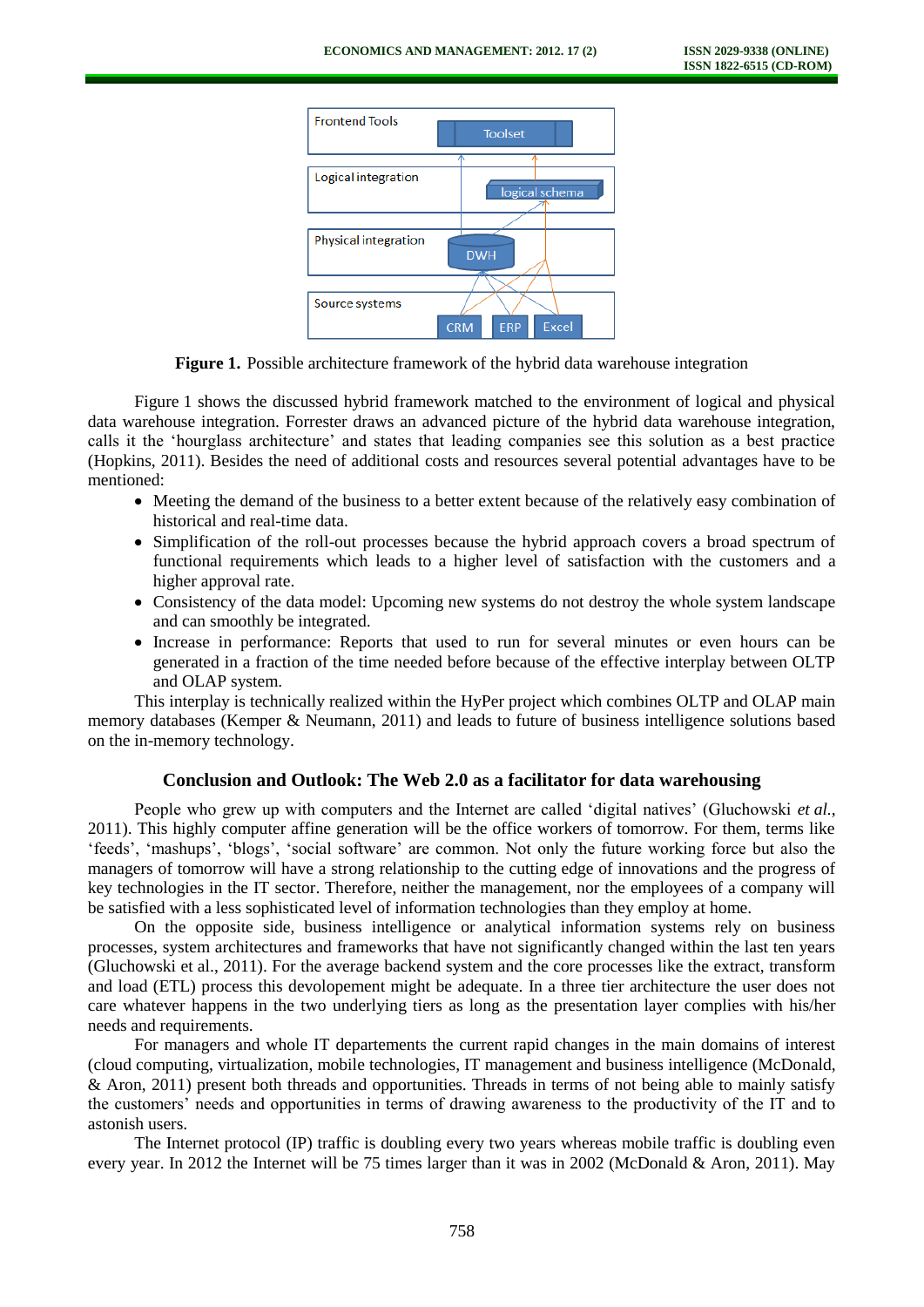it be for reasons of patents or any other cause, the Internet facilitates mergers and acquisitions. Hence the data volumens tend to be eminently huger than in the past.

Since the Internet is the all-dominant changing paradigm of data warehousing managers need to take new approaches of consolidating data into consideration. As depicted in the introduction managers need to evaluate more agile and target oriented methods for the integration of data warehouses. The underlying paper presents a suggestion how a hybrid framework of data warehouse integration can possibly look like. Especially the agility and the faster reaction time needs to be pointed out for the subjacent data layer serves as a mere foundation for the development of highly interactive, ergonomically designed front end applications.

#### **References**

- 1. Abelló, A., Samos, J., & Saltor, F. (2002). On relationships offering new drill-across possibilities. In: D. Theodoratos (Ed.), Proceedings of DOLAP 2002. ACM Fifth International Workshop on Data Warehousing and OLAP, 7-13.
- 2. Anandarajan, M., Anandarajan, A., & Srinivasan C. A. (2004). Business Intelligence Techniques. Berlin, Heidelberg et al.: Springer.
- 3. Arnold, O., Faisst, W., Härtling, M., & Sieber, P. (1995). Virtuelle Unternehmen alsUnternehmenstyp der Zukunft? HMD, 185, 8-23.
- 4. Bauer, A., & Günzel, H. (Eds.) (2008). Data Warehouse Systeme Architektur, Entwicklung, Anwendung. Heidelberg: Dpunkt-Verlag GmbH.
- 5. Berger, S. (2009). FedDW: a Model-Driven Approach for Querying Federations of Autonomous Data Marts. Dissertation. Johannes-Kepler-Universität Linz.
- 6. Boyd, M., Kittivoravitkul, S., Lazanitis, C., McBrien, P., & Rizopoulos, N. (2004). Automed: A BAV data integration system for heterogeneous data sources. In: A. Persson & J. Stirna (Eds.), Proceedings of the  $16<sup>th</sup>$ International Conference on Advanced Information Systems Engineering CAiSE (pp. 82-97). Berlin: Springer.
- 7. Brynjolfsson, E. (1993). The productivity paradox of information technology. Communications of the ACM, 36(12), 66-77.
- 8. Brynjolfsson, E., & Hitt, L. M. (1998). Beyond the Productivity Paradox: Computers are the Catalyst for Bigger Changes. Communications of the ACM, 41(8), 49-55.
- 9. Byrne, J.A., Brandt, R., & Port, O. (1993, February 8). The virtual corporation. Business Week, pp. 36-40.
- 10. Carr, N. (2003). IT Doesn't Matter. Harvard Business Review, 81(5), 41-49.
- 11. Doan, A., & Halevy, A. Y. (2005). Semantic integration research in the database community: A brief survey. AI Magazine, 26(1), 83-94.
- 12. Gluchowski, P., Schieder, C., & Böhringer, M. (2011). Web-2.0-inspirierte Business-Intelligence-Lösungen für die Anwender der Zukunft. HMD, 48(282), 16-25.
- 13. Grant, J., Litwin, W., Roussopoulos, N., & Sellis, T. K. (1993). Query languages for relational multidatabases. VLDB Journal, 2(2), 153-171.
- 14. Hofmann, J., & Schmidt, W. (Eds) (2007). Masterkurs IT-Management. Wiesbaden: Vieweg Verlag.
- 15. Hopkins, B. (2011). Data virtualization reaches the critical mass. Retrieved from [http://purl.manticoretechnology.com/ImgHost/582/12917/2011/resources/white\\_papers/DataVirtualizationReaches](http://purl.manticoretechnology.com/ImgHost/582/12917/2011/resources/white_papers/DataVirtualizationReachesCriticalMass.pdf) [CriticalMass.pdf.](http://purl.manticoretechnology.com/ImgHost/582/12917/2011/resources/white_papers/DataVirtualizationReachesCriticalMass.pdf)
- 16. Hümmer, W., Bauer, A., & Harde, G. (2003). XCube XML For Data Warehosues. In: Proceedings of the 6<sup>th</sup> ACM International Workshop on Data Warehousing and OLAP. DOLAP '03. 1-8.
- 17. Inmon, W. H. (1996). Building the Data Warehouse. New York: Wiley Computer Publishing.
- 18. Kemper, A., & Neumann, T. (2011). HyPer: A hybrid OLTP & OLAP main memory database system based on virtual memory snapshots. In: Proceedings of 2011 IEEE 27<sup>th</sup> International Conference on Data Engineering (ICDE). 195-206.
- 19. Kimball, R. (2002). The Data Warehouse Toolkit: Practical Techniques for Building Dimensional Data Warehouses. New York: John Wiley & Sons.
- 20. Kramer, H. (2010). 2011 Will Be The Year Of M&A. Retrieved from [http://www.forbes.com/2010/12/22/mergers](http://www.forbes.com/2010/12/22/mergers-acquisitions-business-trend-2011-kramer-intelligent-investing.html)[acquisitions-business-trend-2011-kramer-intelligent-investing.html.](http://www.forbes.com/2010/12/22/mergers-acquisitions-business-trend-2011-kramer-intelligent-investing.html)
- 21. Lenzerini, M. (2002). Data integration. A theoretical perspective. In: L. Popa (Eds.), Proceedings of PODS. 233- 246.